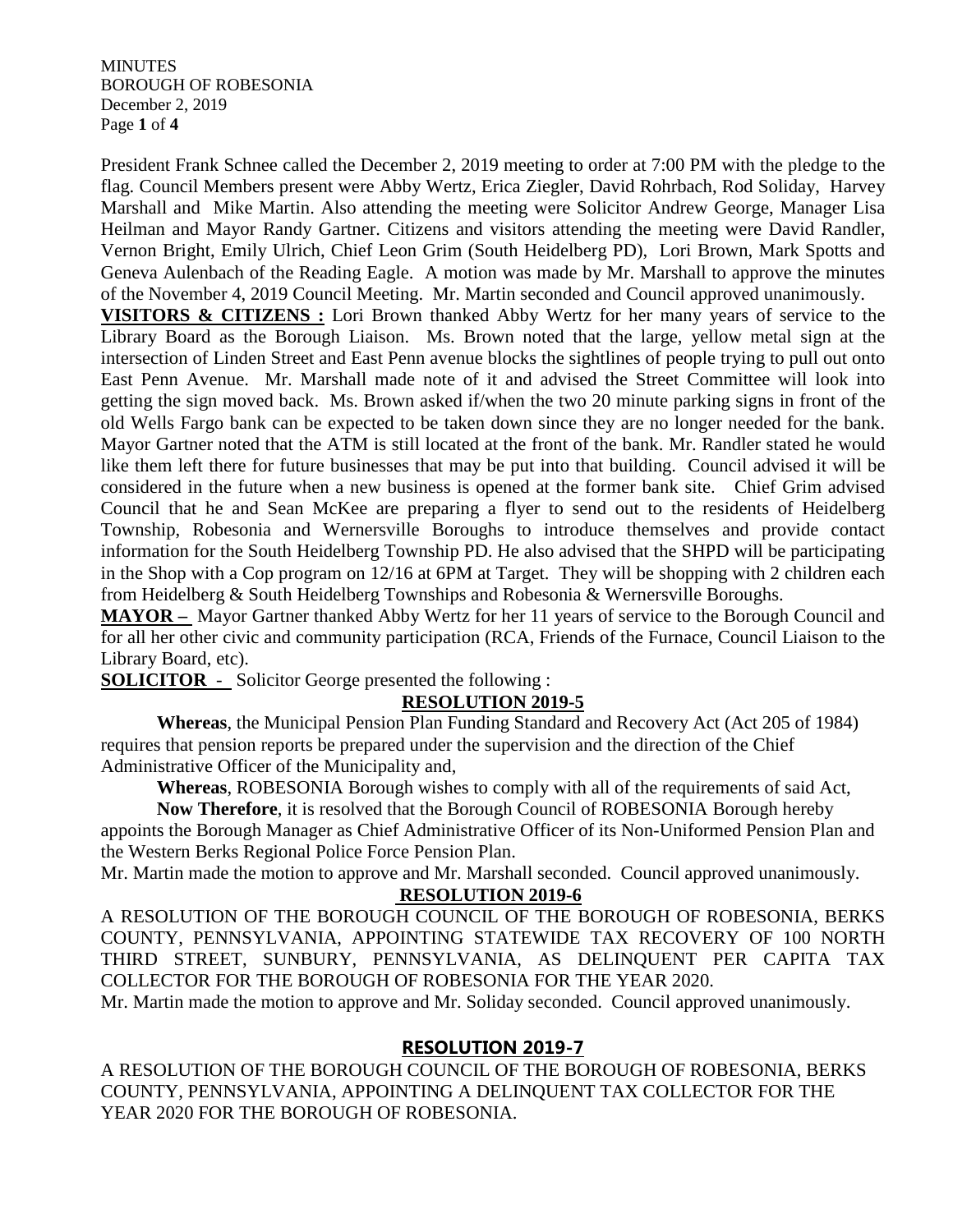MINUTES BOROUGH OF ROBESONIA December 2, 2019

Page **2** of **4**

Mr. Soliday asked if the Borough received the delinquent taxes. He was told the Borough does receive the collected delinquent tax monies. Mr. Soliday made the motion to approve and Mr. Martin seconded. Council approved unanimously.

## **RESOLUTION 2019-8**

A RESOLUTION OF THE BOROUGH COUNCIL OF THE BOROUGH OF ROBESONIA, BERKS COUNTY, PENNSYLVANIA, SETTING THE SALARIES AND WAGES FOR THE CALENDAR YEAR 2020. BE IT RESOLVED AND IT IS HEREBY RESOLVED, by the Borough Council of the Borough of Robesonia, Berks County, Pennsylvania as follows:

| <b>Council Members</b>                                                                                                                                                                                                                                                                                                                  | \$540.00/yr                    | \$45.00/mo    |
|-----------------------------------------------------------------------------------------------------------------------------------------------------------------------------------------------------------------------------------------------------------------------------------------------------------------------------------------|--------------------------------|---------------|
| Mayor                                                                                                                                                                                                                                                                                                                                   | \$0.00                         | No salary     |
| Manager/Sec./Treas. salary                                                                                                                                                                                                                                                                                                              | \$53,401.00/yr                 | \$4450.12/mol |
| Tax Collector                                                                                                                                                                                                                                                                                                                           | \$2.00 per each bill collected |               |
| Part-Time Clerical                                                                                                                                                                                                                                                                                                                      | \$16.00/hr.                    |               |
| Custodian $(p/t)$                                                                                                                                                                                                                                                                                                                       | \$14.75/hr                     |               |
| Sidewalk Inspector $(p/t)$                                                                                                                                                                                                                                                                                                              | 80% of fees                    |               |
| <b>Highway Manager</b>                                                                                                                                                                                                                                                                                                                  | \$18.00/hr.                    |               |
| Permanent Part-time Highway Assistant                                                                                                                                                                                                                                                                                                   | \$17.00                        |               |
| Part-Time Highway (as needed)                                                                                                                                                                                                                                                                                                           | \$12.00/hr                     |               |
| Part-Time Highway Supervisor                                                                                                                                                                                                                                                                                                            | \$15.00/hr.                    |               |
| $\mathbf{M}$ and $\mathbf{M}$ and $\mathbf{M}$ and $\mathbf{M}$ and $\mathbf{M}$ and $\mathbf{M}$ and $\mathbf{M}$ and $\mathbf{M}$ and $\mathbf{M}$ and $\mathbf{M}$ and $\mathbf{M}$ and $\mathbf{M}$ and $\mathbf{M}$ and $\mathbf{M}$ and $\mathbf{M}$ and $\mathbf{M}$ and $\mathbf{M}$ and<br>$1.1$ $\mu$ $\mu$ $\mu$ $\mu$ $\mu$ |                                |               |

Mr. Martin made the motion to approve and Mr. Rohrbach seconded. Council approved unanimously.

### **RESOLUTION 2019-9**

A RESOLUTION OF THE BOROUGH COUNCIL OF THE BOROUGH OF ROBESONIA, BERKS COUNTY, PENNSYLVANIA, FIXING THE TAX RATE FOR THE YEAR 2020. Mr. Marshall made the motion to approve the 4.9 mill tax rate for 2020 and Mr. Martin seconded. Council approved unanimously.

### **ORDINANCE 2019-7**

AN ORDINANCE OF THE BOROUGH COUNCIL OF THE BOROUGH OF ROBESONIA, BERKS COUNTY, PENNSYLVANIA, AMENDING THE BOROUGH OF ROBESONIA NON-UNIFORMED EMPLOYEES PENSION PLAN BY AMENDING SECTION 3.01(A) ENTITLED "EMPLOYER CONTRIBUTIONS" (NON-INTEGRATED)" OF SECTION III ENTITLED "CONTRIBUTIONS", TO INCREASE THE EMPLOYER CONTRIBUTIONS FROM SIX PERCENT (6% ) TO EIGHT PERCENT (8%) OF THE ELIGIBLE PARTICIPANT'S COMPENSATION FOR THE YEAR 2020 AND EACH YEAR THEREAFTER AND TO ALLOW AMENDMENT OF THE EMPLOYER CONTRIBUTION BY ANNUAL RESOLUTION.

Mr. Martin made the motion to approve and Mr. Marshall seconded. Council approved unanimously.

Mr. George advised Council that the Commission is working toward the final draft of the Dissolution Agreement for the Western Berks Regional Police Department. Mr. Marshall made the motion to allow the Council President to sign the Dissolution Agreement upon the approval of both Robesonia and Wernersville of the final draft. Ms. Ziegler seconded the motion and Council approved unanimously.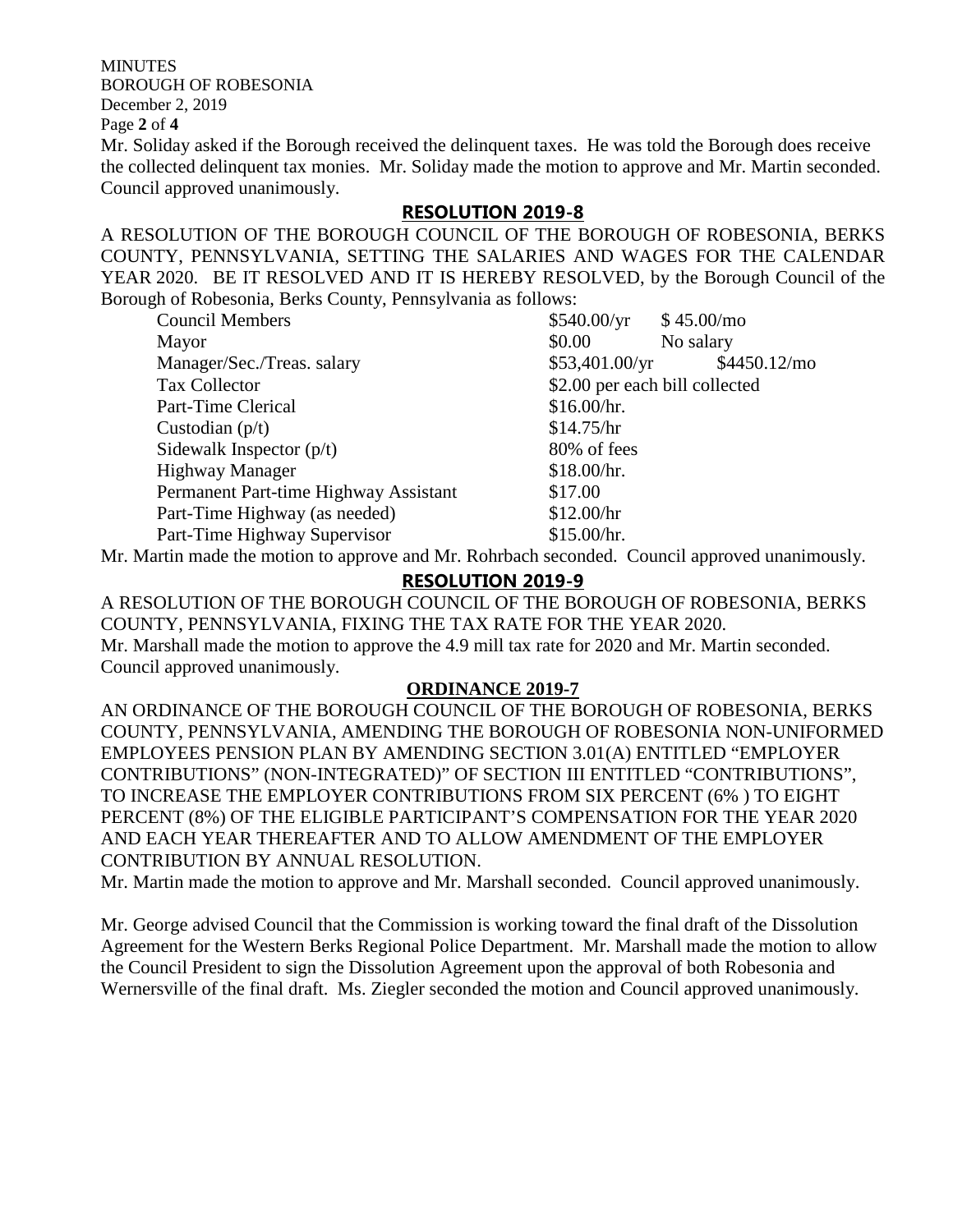**MINUTES** BOROUGH OF ROBESONIA December 2, 2019

Page **3** of **4**

**ENGINEER –** Engineer's Report was included in the agenda packet. Manager advised Council that Jack Keener has requested a partial release from the financial security established for site improvements related to the Keener Heights project. Based on the recommendations of the Borough Engineer, Mr. Schnee made the motion to release \$217,672.50. Ms. Wertz seconded the motion and Council approved unanimously. Borough Manager to write letter to Jack Keener and Jonestown Bank directing such action.

**PLANNING COMMISSION –** Next meeting is scheduled for December 18th, if needed.

**MANAGER –** As part of a new state requirement, Tax Collector, Marshall Reynolds, is in need of Council permission to destroy tax records over seven years old. Ms. Ziegler made the motion to approve destruction of records over 7 years old and Mr. Soliday seconded. Council approved unanimously. Council reminded everyone we are going to need to find another resident willing to serve on Council in 2020. She also reminded everyone starting a new term in January will need to provide an Affadavit of Residency at the Reorganization Meeting on January 6<sup>th</sup>. Manager also advised everyone that there will be two zoning hearings held on December  $16<sup>th</sup>$  at 7PM. One is for 225 East Penn Ave (Castaneda's Mexican Restaurant) and the other is for 127 East Penn Avenue (Wardhammer). All are welcome to attend and comment.

**PAYMENT OF INVOICES**- Motion by Mr. Martin seconded by Mr. Marshall and unanimously carried, the bills were ordered paid as presented, including those paid prior to the meeting to avoid penalties.

### **COMMITTEE REPORTS-**

**Finance/Administration** – Ms. Wertz made the motion to adopt the 2020 budget. Total budget is \$1,418,802.00. Mr. Soliday seconded and Council approved unanimously.

**Personnel:** No report.

**Fire Protection/Safety** – Mr. Martin advised that there are still gun raffle tickets available for the December  $3<sup>rd</sup>$  drawing. The childrens' Christmas Party will be held on Saturday, December  $14<sup>th</sup>$ .

**Police Committee-** Frank Schnee feels that we are in good shape fiscally for the year-end close-out. Mr. Marshall noted the loose ends are being tied up and we are attempting to liquidate assets.

**Streets/Highways/Sewer** – November meeting minutes were included in the agenda packet. Mr. Marshall advised Council that leaf picking is nearly at an end. Our picker went down for awhile and DP Randler was kind enough to loan us one. Thank you, David!

**Sewer Authorities:** Mr. Soliday thanked the Borough Manager for the letter of support from the Borough for the grant application being submitted by the Robesonia Municipal Authority. .Mr. Randler advised Council that the Robesonia-Wernersville Sewer Authority is planning to raise their rates and increase their operating budget next year to 1.2 million dollars (it is currently \$935,000). Mr. Randler advised that they've given their employees very generous increases but does not understand why they think they need to raise rates since, this year, they have collected nearly double their projected income due to the wet spring and excessive infiltration. Mr. Randler stated this rate increase will basically wipe out the rate increase just passed by the RMA and they will still not be able to save any money for the repairs needed to their system. Mayor Gartner suggested we need to write a letter to the Robesonia-Wernersville Sewer Authority expressing our displeasure with their rising rates (and the short notice of the increase) and their irresponsible spending. We want justification for the rising rates.

### **Parks & Recreation**- No report.

### **COUNCIL REPORTS**

**Schnee** – Mr. Schnee thanked Abby Wertz for her many years of service on Council.

### **Marshall** – No report.

**Martin-** Mr. Martin thanked Abby Wertz for her years of service as a Council member and Harvey Marshall and the street crew for the great job with the leaf picking and Christmas light installation. **Ziegler-** No report.